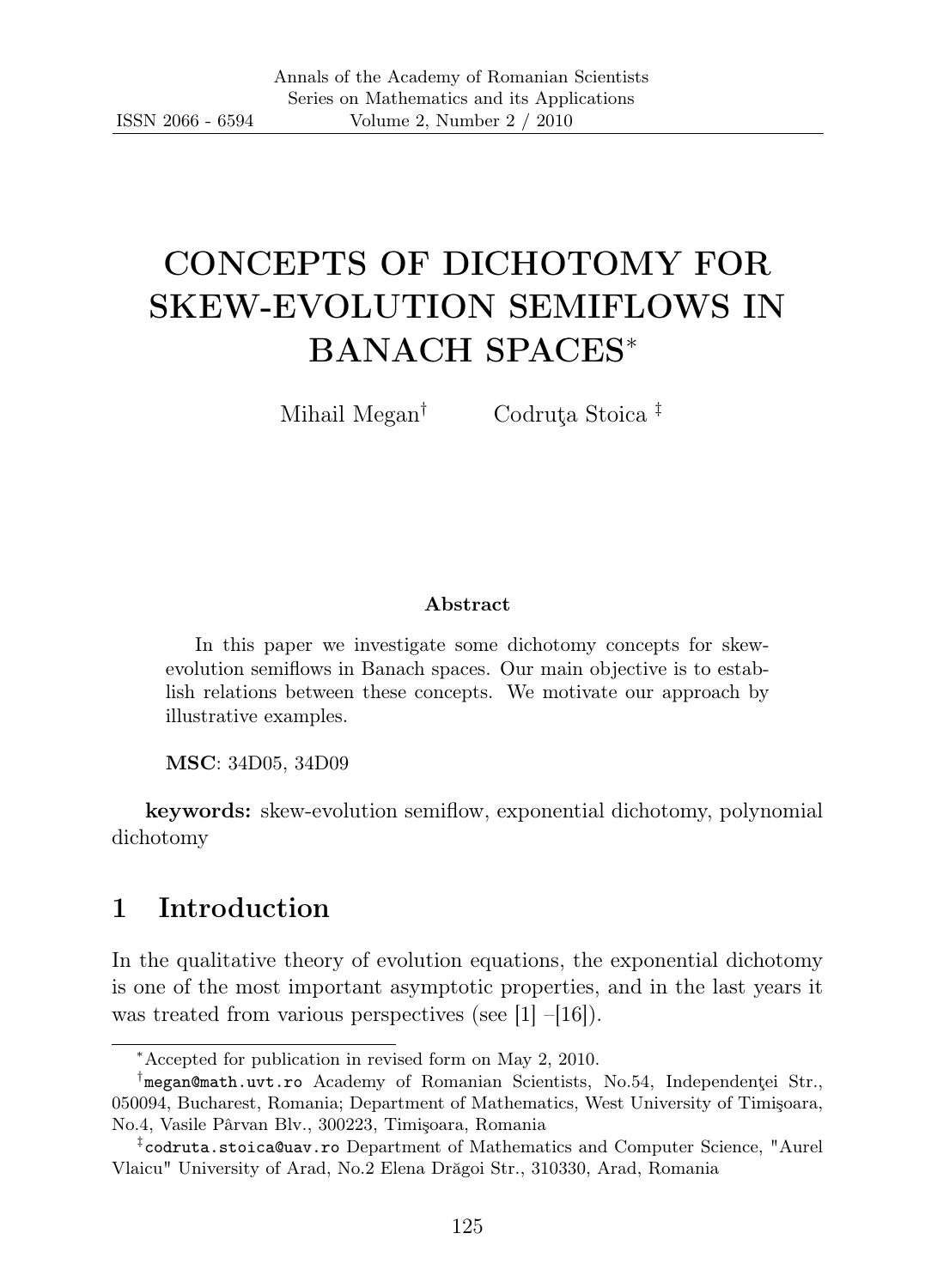The notion of exponential dichotomy for linear differential equations was introduced by O. Perron in 1930. The classic paper [12] of Perron served as a starting point for many works on the stability theory.

The property of exponential dichotomy for linear differential equations has gained prominence since the appereance of two fundamental monographs due to J.L. Daleckit and M.G. Krein (see [6]) and J.L. Massera and J.J. Schäffer (see [8]).

The notion of linear skew-product semiflow arises naturally when one considers the linearization along an invariant manifold of a dynamical system generated by a nonlinear differential equation (see [14], Chapter 4).

Diverse and important concepts of dichotomy for linear skew-product semiflows were studied by C. Chicone and Y. Latushkin in [4], S.N. Chow and H. Leiva in [5], R.J. Sacker and G.R. Sell in [13].

The particular cases of exponential stability and exponential instability for linear skew-product semiflows have been considered in [9] and [10] .

In this paper we consider the general case of skew-evolution semiflows (introduced in our paper [11]) as a natural generalization of skew-product semiflows. The major difference consists in the fact that a skew-evolution semiflow depends on three variables t,  $t_0$  and x, while the classic concept of skew-product semiflow depends only on t and x, thus justifying a further study of asymptotic behaviors for skew-evolution semiflows in a more general case, the nonuniform setting (relative to the third variable  $t_0$ ).

The aim of this paper is to define and exemplify various concepts of dichotomies as exponential dichotomy, Barreira-Valls exponential dichotomy, uniform exponential dichotomy, polynomial dichotomy, Barreira-Valls polynomial dichotomy and uniform polynomial dichotomy, and to emphasize connections between them. Thus we consider generalizations of some asymptotic properties for differential equations studied by L. Barreira and C. Valls in [1], [2] and [3].

Some results concerning the properties of stability and instability for skew-evolution semiflows were published by us in [11], in [15] and in [16].

The obtained results clarify the difference between uniform dichotomies and nonuniform dichotomies.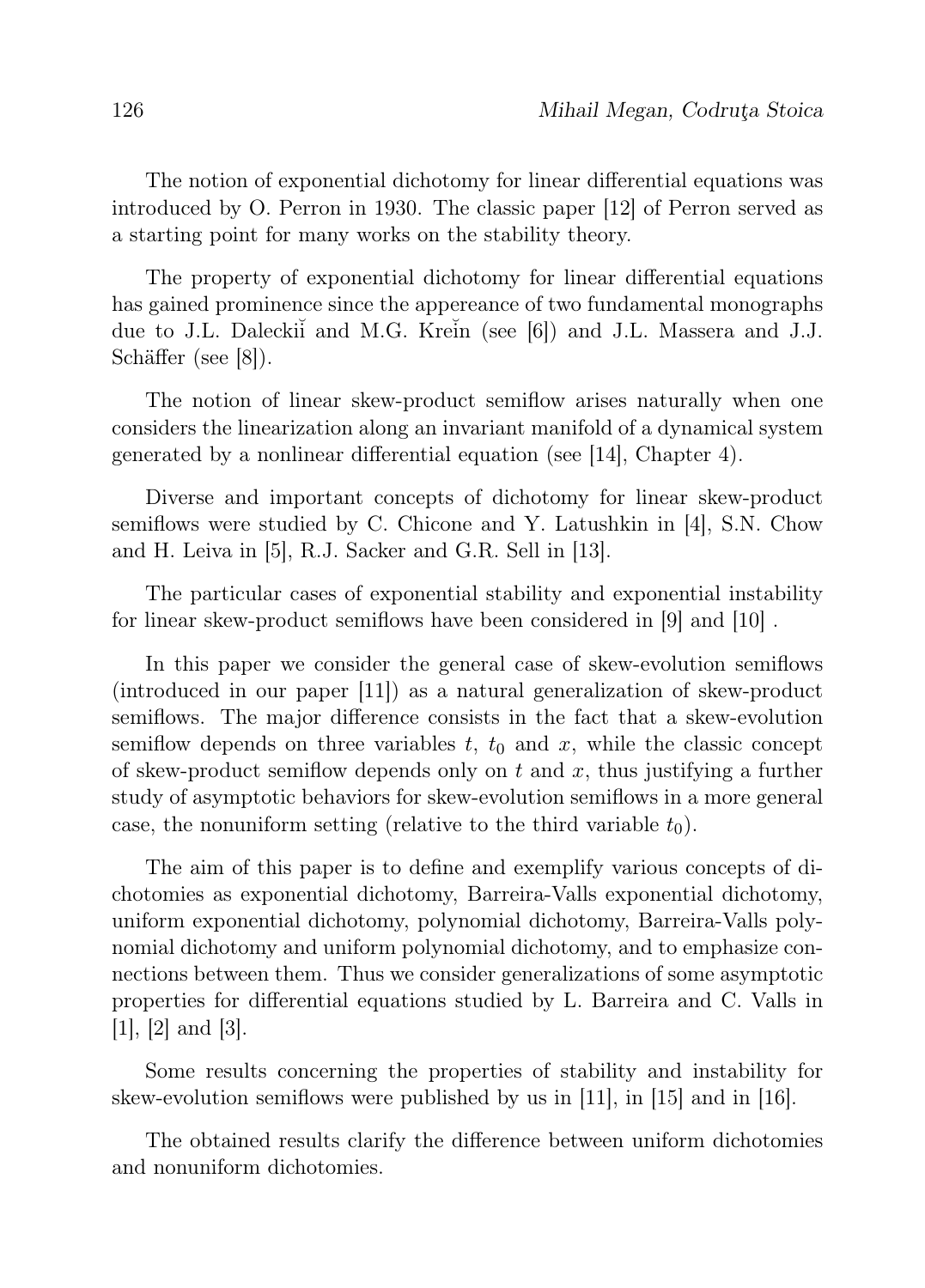#### 2 Skew-evolution semiflows

Let us consider a metric space  $(X, d)$ , a Banach space V and  $\mathcal{B}(V)$  the space of all bounded linear operators from  $V$  into itself.  $I$  is the identity operator on V. We denote  $Y = X \times V$  and we consider the following sets  $\Delta = \{(t, t_0) \in \mathbb{R}_+^2 : t \ge t_0\}$  and  $T = \{(t, s, t_0) \in \mathbb{R}_+^3 : t \ge s \ge t_0 \ge 0\}.$ 

**Definition 1.** A mapping  $\varphi : \Delta \times X \to X$  is called *evolution semiflow* on  $X$  if the following relations hold:

$$
(s_1) \varphi(t, t, x) = x, \ \forall (t, x) \in \mathbf{R}_+ \times X; (s_2) \varphi(t, s, \varphi(s, t_0, x)) = \varphi(t, t_0, x), \forall (t, s), (s, t_0) \in \Delta, x \in X.
$$

**Definition 2.** A mapping  $\Phi : \Delta \times X \to \mathcal{B}(V)$  is called *evolution cocycle* over an evolution semiflow  $\varphi$  if:

$$
(c_1) \ \Phi(t, t, x) = I, \ \forall (t, x) \in \mathbf{R}_+ \times X; (c_2) \ \Phi(t, s, \varphi(s, t_0, x)) \Phi(s, t_0, x) = \Phi(t, t_0, x), \forall (t, s), (s, t_0) \in \Delta, x \in X.
$$

**Definition 3.** The mapping  $C: \Delta \times Y \rightarrow Y$  defined by the relation

$$
C(t, s, x, v) = (\Phi(t, s, x)v, \varphi(t, s, x)),
$$

where  $\Phi$  is an evolution cocycle over an evolution semiflow  $\varphi$ , is called *skew*evolution semiflow on Y .

Remark 1. The concept of skew-evolution semiflow generalizes the notion of skew-product semiflow, considered and studied by M. Megan, A.L. Sasu and B. Sasu in [9] and [10], where the mappings  $\varphi$  and  $\Phi$  do not depend on the variables  $t > 0$  and  $x \in X$ .

**Example 1.** Let  $E : \Delta \to \mathcal{B}(V)$  be an evolution operator on V. If there exists  $P: X \to \mathcal{B}(V)$  with the properties

$$
P(x)^{2} = P(x)
$$
 and  $P(x)E(t, s) = E(t, s)P(x)$ ,

for all  $(t, s, x) \in \Delta \times X$ , then  $C = (\Phi, \varphi)$ , where

$$
\Phi(t,s,x) = P(x)E(t,s), \varphi(t,s,x) = x
$$

is a linear skew-evolution semiflow.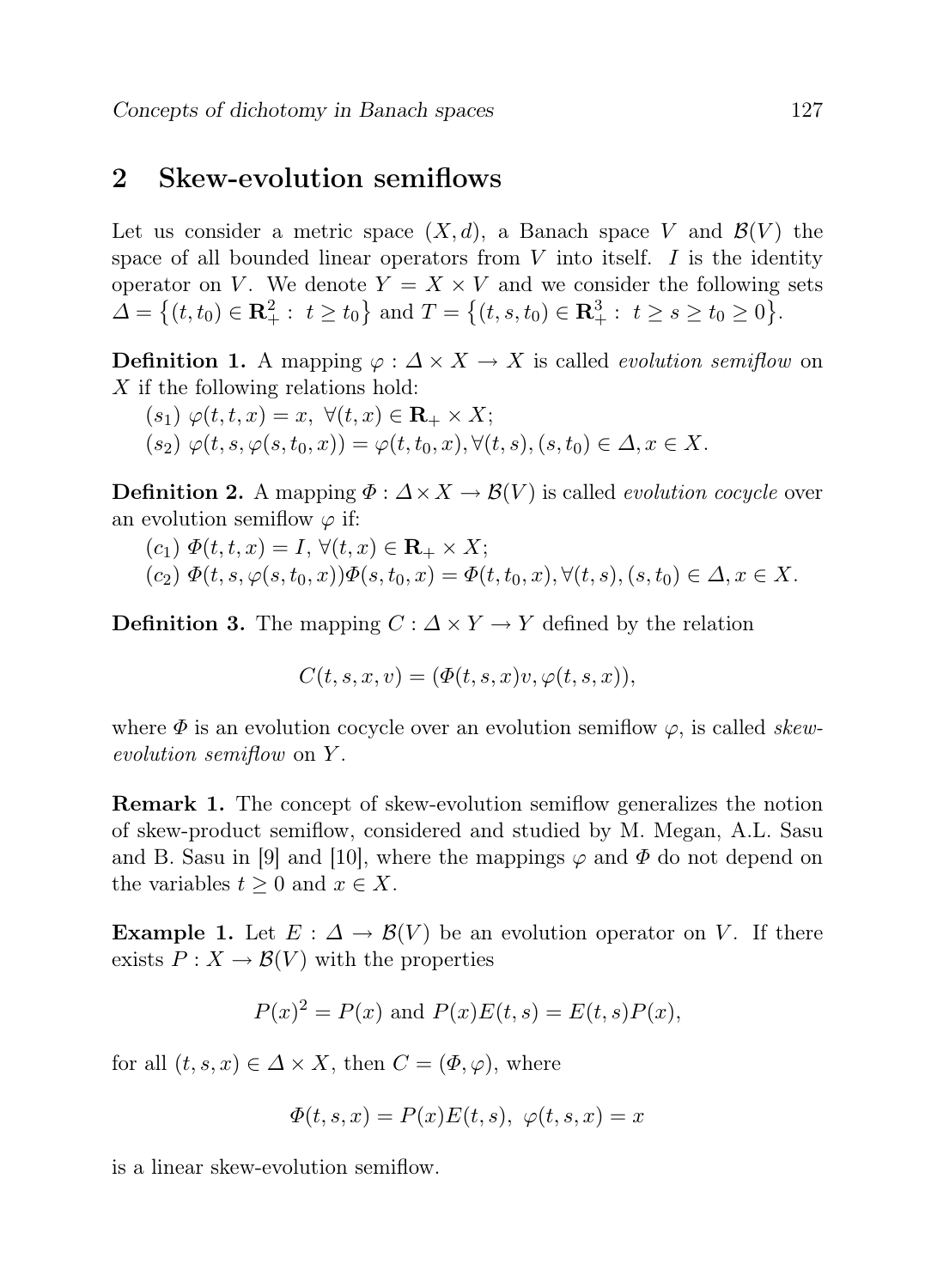**Example 2.** Let us consider a skew-evolution semiflow  $C = (\Phi, \varphi)$  and a parameter  $\lambda \in \mathbf{R}$ . We define the mapping

$$
\Phi_{\lambda}: \Delta \times X \to \mathcal{B}(V), \ \Phi_{\lambda}(t,t_0,x) = e^{\lambda(t-t_0)} \Phi(t,t_0,x).
$$

One can remark that  $C_{\lambda} = (\Phi_{\lambda}, \varphi)$  also satisfies the conditions of Definition 3, being called  $\lambda$ -shifted skew-evolution semiflow on Y.

Let us consider on the Banach space V the Cauchy problem

$$
\begin{cases} \dot{v}(t) = Av(t), \ t > 0 \\ v(0) = v_0 \end{cases}
$$

where A is an operator which generates a  $C_0$ -semigroup  $S = \{S(t)\}_{t>0}$ . Then  $\Phi(t, s, x)v = S(t - s)v$ , where  $t \geq s \geq 0$ ,  $(x, v) \in Y$ , defines an evolution cocycle. Moreover, the mapping defined by  $\Phi_{\lambda}: \Delta \times X \to \mathcal{B}(V)$ ,  $\Phi_{\lambda}(t, s, x)v = S_{\lambda}(t-s)v$ , where  $S_{\lambda} = \{S_{\lambda}(t)\}_{t>0}$  is generated by the operator  $A - \lambda I$ , is also an evolution cocycle.

**Example 3.** Let  $f: \mathbf{R}_{+} \to \mathbf{R}_{+}^{*}$  be a decreasing function with the property that there exists  $\lim_{t\to\infty} f(t) = a > 0$ . We denote by  $C = C(\mathbf{R}_+, \mathbf{R}_+)$  the set of all continuous functions  $x : \mathbf{R}_{+} \to \mathbf{R}_{+}$ , endowed with the topology of uniform convergence on compact subsets of  $\mathbf{R}_{+}$ , metrizable by means of the distance

$$
d(x,y) = \sum_{n=1}^{\infty} \frac{1}{2^n} \frac{d_n(x,y)}{1 + d_n(x,y)},
$$
 where  $d_n(x,y) = \sup_{t \in [0,n]} |x(t) - y(t)|.$ 

If  $x \in \mathcal{C}$ , then, for all  $t \in \mathbf{R}_+$ , we denote  $x_t(s) = x(t+s)$ ,  $x_t \in \mathcal{C}$ . Let X be the closure in C of the set  $\{f_t, t \in \mathbf{R}_+\}$ . It follows that  $(X, d)$  is a metric space. The mapping  $\varphi : \Delta \times X \to X$ ,  $\varphi(t, s, x) = x_{t-s}$  is an evolution semiflow on  $X$ .

We consider  $V = \mathbb{R}^2$ , with the norm  $||v|| = |v_1| + |v_2|$ ,  $v = (v_1, v_2) \in V$ . If  $u: \mathbf{R}_{+} \to \mathbf{R}_{+}^{*}$ , then the mapping  $\Phi_{u}: \Delta \times X \to \mathcal{B}(V)$  defined by

$$
\Phi_u(t,s,x)v = \left(\frac{u(s)}{u(t)}e^{-\int_s^t x(\tau-s)d\tau}v_1, \frac{u(t)}{u(s)}e^{\int_s^t x(\tau-s)d\tau}v_2\right),\,
$$

is an evolution cocycle over  $\varphi$  and  $C = (\Phi_u, \varphi)$  is a skew-evolution semiflow.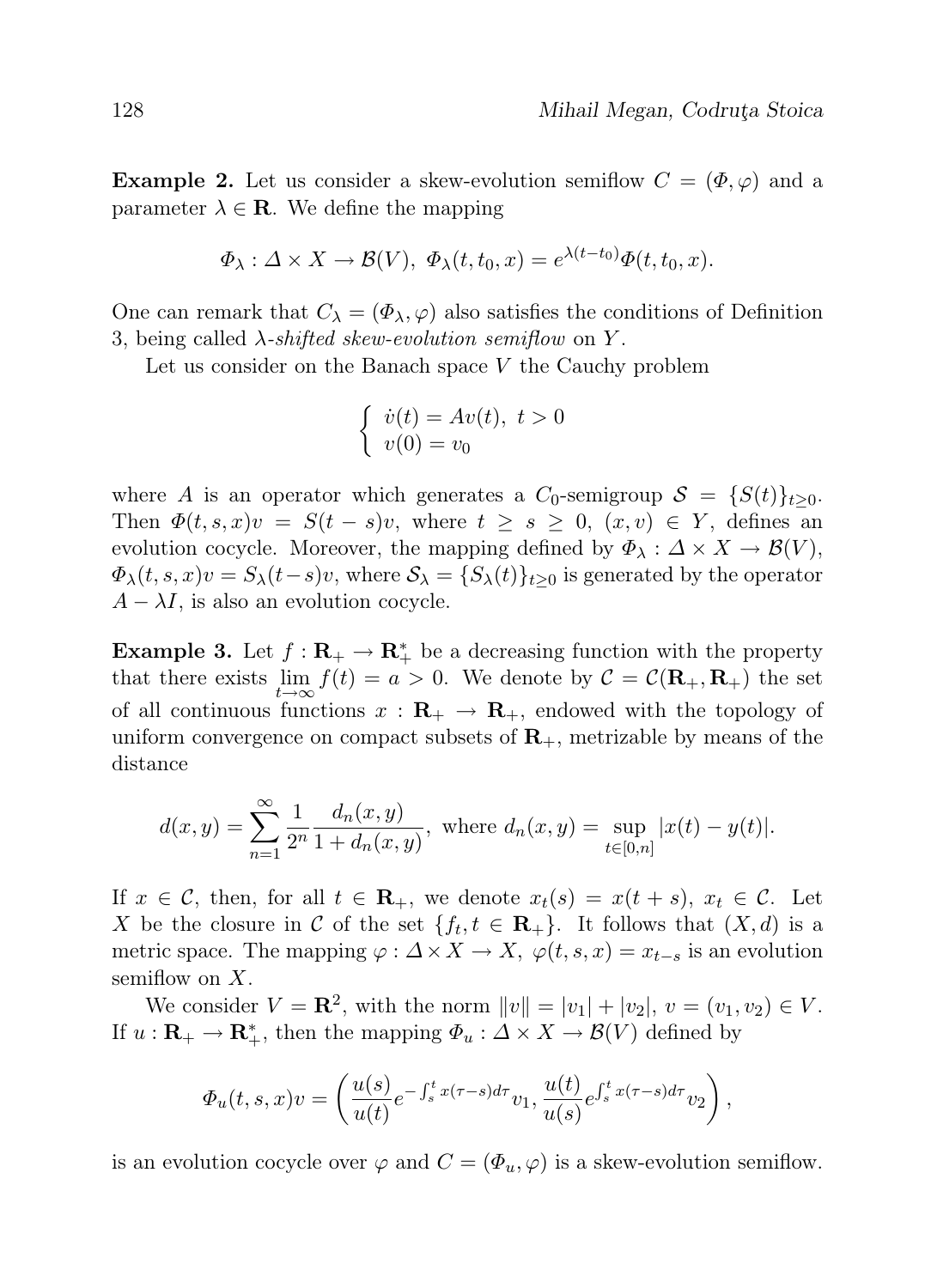**Example 4.** Let X be a metric space,  $\varphi$  an evolution semiflow on X and  $A: X \to \mathcal{B}(V)$  a continuous mapping, where V is a Banach space. If  $\Phi(t, s, x)$ is the solution of the Cauchy problem

$$
\begin{cases}\nv'(t) = A(\varphi(t, s, x))v(t), & t > s \\
v(s) = x,\n\end{cases}
$$

then  $C = (\Phi, \varphi)$  is a linear skew-evolution semiflow.

Other examples of skew-evolution semiflows are given in [15].

## 3 Exponential dichotomy

In this section we define three concepts of exponential dichotomy for skewevolution semiflows. We will establish connections between these notions and we will emphasize that they are not equivalent.

Let  $C: \Delta \times Y \to Y$ ,  $C(t, s, x, v) = (\Phi(t, s, x)v, \varphi(t, s, x))$  be a skewevolution semiflow on  $Y$ .

We recall that a mapping  $P: X \to \mathcal{B}(V)$  with the property

$$
P(x)^2 = P(x), \ \forall x \in X
$$

is called *projections* family on V.

The mapping  $Q: X \to \mathcal{B}(V)$  defined by  $Q(x) = I - P(x)$  is a projections family, which is called the complementary of P.

**Definition 4.** A projections family  $P: X \to \mathcal{B}(V)$  is said to be *compatible* with the skew-evolution semiflow  $C = (\Phi, \varphi)$  iff:

$$
\Phi(t,s,x)P(x) = P(\varphi(t,s,x))\Phi(t,s,x),
$$

for all  $(t, s, x) \in \Delta \times X$ .

In what follows, if  $P$  is a given projections family, we will denote

$$
\Phi_P(t,s,x) = \Phi(t,s,x)P(x),
$$

for every  $(t, s, x) \in \Delta \times X$ .

We remark that

- (i)  $\Phi_P(t,t,x) = P(x)$ , for all  $(t,x) \in \mathbf{R}_+ \times X$ ;
- (ii)  $\Phi_P(t, s, \varphi(s, t_0, x))\Phi_P(s, t_0, x) = \Phi_P(t, t_0, x)$ , for all  $(t, s, t_0, x) \in T \times X$ .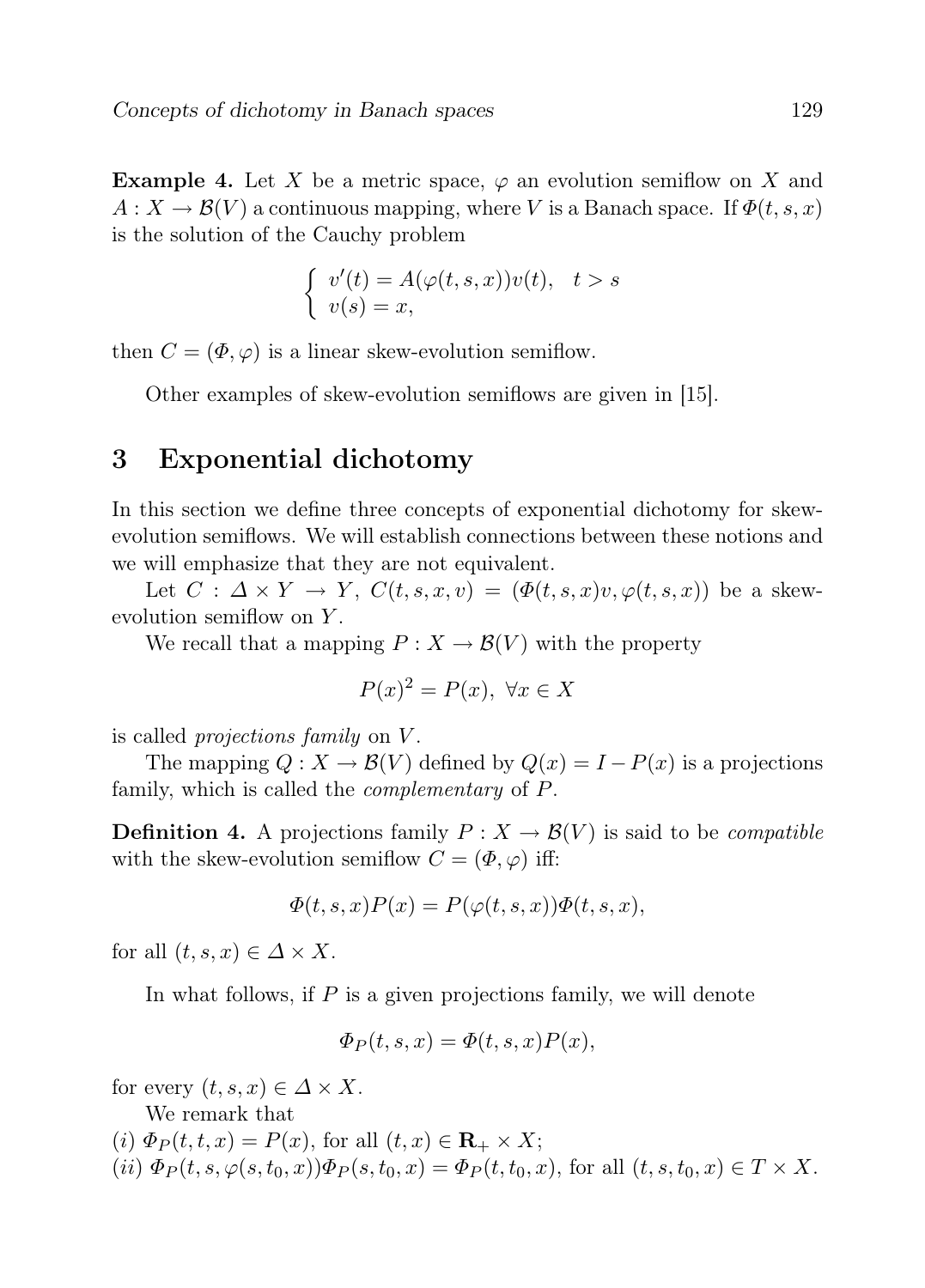**Definition 5.** The skew-evolution semiflow  $C = (\Phi, \varphi)$  is exponentially di*chotomic* relative to the projections family  $P: X \to \mathcal{B}(V)$  (and we denote P.e.d.) iff there exist a constant  $\alpha > 0$  and a nondecreasing mapping  $N: \mathbf{R}_{+} \to [1, \infty)$  such that:

$$
\begin{aligned} (ed_1) \ e^{\alpha(t-s)} \|\Phi_P(t,t_0,x_0)v_0\| &\le N(s) \|\Phi_P(s,t_0,x_0)v_0\| \, ; \\ (ed_2) \ e^{\alpha(t-s)} \|\Phi_Q(s,t_0,x_0)v_0\| &\le N(t) \|\Phi_Q(t,t_0,x_0)v_0\| \, , \end{aligned}
$$

for all  $(t, s, t_0, x_0, v_0) \in T \times Y$ , where Q is the complementary of P.

**Remark 2.** The skew-evolution semiflow  $C = (\Phi, \varphi)$  is P.e.d. if and only if there exist a constant  $\alpha > 0$  and a nondecreasing mapping  $N : \mathbf{R}_{+} \to [1, \infty)$ such that:

$$
(ed'_1) \ e^{\alpha(t-s)} \|\Phi_P(t,s,x)v\| \le N(s) \|P(x)v\| \, ;
$$
  
\n
$$
(ed'_2) \ e^{\alpha(t-s)} \|Q(x)v\| \le N(t) \| \Phi_Q(t,s,x)v\| \, ,
$$
  
\nfor all for all  $(t,s,x,v) \in \Delta \times Y$ .

A particular case of P.e.d. is given by

**Definition 6.** The skew-evolution semiflow  $C = (\varphi, \Phi)$  is called *Barreira*-Valls exponentially dichotomic relative to the projections family  $P: X \rightarrow$  $\mathcal{B}(V)$  (and we denote P.B.V.e.d.) iff there exist  $N \geq 1$ ,  $\alpha > 0$  and  $\beta \geq 0$ such that:

$$
(BVed_1) e^{\alpha(t-s)} \|\Phi_P(t, t_0, x_0)v_0\| \le N e^{\beta s} \|\Phi_P(s, t_0, x_0)v_0\|;
$$
  
\n
$$
(BVed_2) e^{\alpha(t-s)} \|\Phi_Q(s, t_0, x_0)v_0\| \le N e^{\beta t} \|\Phi_Q(t, t_0, x_0)v_0\|,
$$
  
\nfor all  $(t, s, t_0, x_0, v_0) \in T \times Y.$ 

**Remark 3.** The skew-evolution semiflow  $C = (\Phi, \varphi)$  is P.B.V.e.d. if and only if there exist  $N > 1$ ,  $\alpha > 0$  and  $\beta > 0$  such that:

 $(BVed'_1) e^{\alpha(t-s)} \|\Phi_P(t,s,x)v\| \leq N e^{\beta s} \|P(x)v\|$  $(BVed'_2) e^{\alpha(t-s)} \|Q(x)v\| \leq Ne^{\beta t} \|\Phi_Q(t,s,x)v\|$ , for all for all  $(t, s, x, v) \in \Delta \times Y$ .

**Remark 4.** It is obvious that if  $C$  is P.B.V.e.d., then it is P.e.d.

The converse is not true, fact illustrated by

**Example 5.** We consider the metric space  $(X, d)$ , the Banach space V and the evolution semiflow  $\varphi$  defined as in Example 3. Let us consider the complementary projections families  $P, Q : X \rightarrow \mathcal{B}(V), P(x)v = (v_1, 0),$  $Q(x)v = (0, v_2)$ , for all  $x \in X$  and all  $v = (v_1, v_2) \in V$ , compatible with C.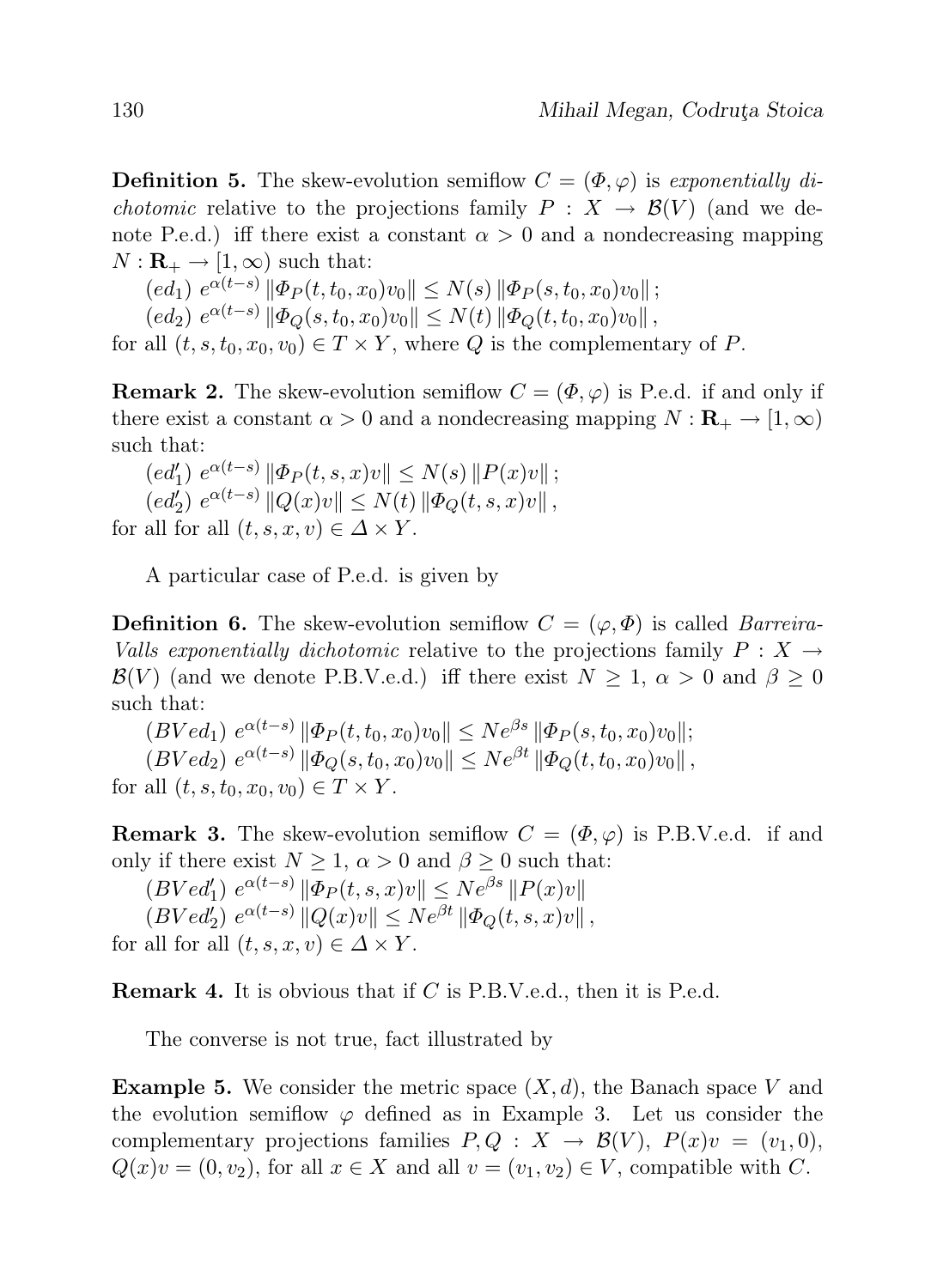Let  $g: \mathbf{R}_{+} \to [1, \infty)$  be a continuous function with

$$
g(n) = e^{n \cdot 2^{2n}}
$$
 and  $g\left(n + \frac{1}{2^{2n}}\right) = e^4$ , for all  $n \in \mathbb{N}$ .

The mapping  $\Phi: \Delta \times X \to \mathcal{B}(V)$ , defined by

$$
\Phi(t,s,x)v = \left(\frac{g(s)}{g(t)}e^{-(t-s)-\int_{s}^{t} x(\tau-s)d\tau}v_1, \frac{g(s)}{g(t)}e^{t-s+\int_{s}^{t} x(\tau-s)d\tau}v_2\right)
$$

is an evolution cocycle over the evolution semiflow  $\varphi$ .

We observe that for  $\alpha = 1 + a$  we have that

$$
e^{\alpha(t-s)} \|\Phi_P(t,s,x)v\| \le g(s) \|P(x)v\|
$$

and

$$
e^{\alpha(t-s)} \|Q(x)v\| \le g(s)e^{\alpha(t-s)} \|Q(x)v\| \le g(t) \|\Phi_Q(t,s,x)v\|,
$$

for all  $(t, s, x, v) \in \Delta \times Y$ . Thus, conditions  $(ed'_1)$  and  $(ed'_2)$  are satisfied for

$$
\alpha = 1 + a \text{ and } N(t) = \sup_{s \in [0,t]} g(s)
$$

and, hence,  $C = (\Phi, \varphi)$  is P.e.d.

If we suppose that C is P.B.V.e.d., then there exist  $N \geq 1$ ,  $\alpha > 0$  and  $\beta \geq 0$  such that

$$
g(s)e^{\alpha t} \le Ng(t)e^{\beta s + t - s + \int_s^t x(\tau - s)d\tau},
$$

for all  $(t, s, x) \in \Delta \times X$ .

From here, for  $t = n + \frac{1}{2}$  $\frac{1}{2^{2n}}$  and  $s = n$ , it follows that

$$
e^{n(2^{2n} + \alpha - \beta)} \le 81N e^{\frac{1 - \alpha + f(0)}{2^{2n}}},
$$

which, for  $n \to \infty$ , implies a contradiction.

Another particular case of P.e.d. is introduced by

**Definition 7.** The skew-evolution semiflow  $C = (\Phi, \varphi)$  is uniformly exponentially dichotomic relative to the projections family  $P: X \to \mathcal{B}(V)$  (and we denote P.u.e.d.) iff there exist some constants  $N \geq 1$  and  $\alpha > 0$  such that:

$$
(ued_1) e^{\alpha(t-s)} \|\Phi_P(t, t_0, x_0)v_0\| \le N \|\Phi_P(s, t_0, x_0)v_0\|;
$$
  
\n
$$
(ued_2) e^{\alpha(t-s)} \|\Phi_Q(s, t_0, x_0)v_0\| \le N \|\Phi_Q(t, t_0, x_0)v_0\|,
$$
  
\nfor all  $(t, s, t_0, x_0, v_0) \in T \times Y.$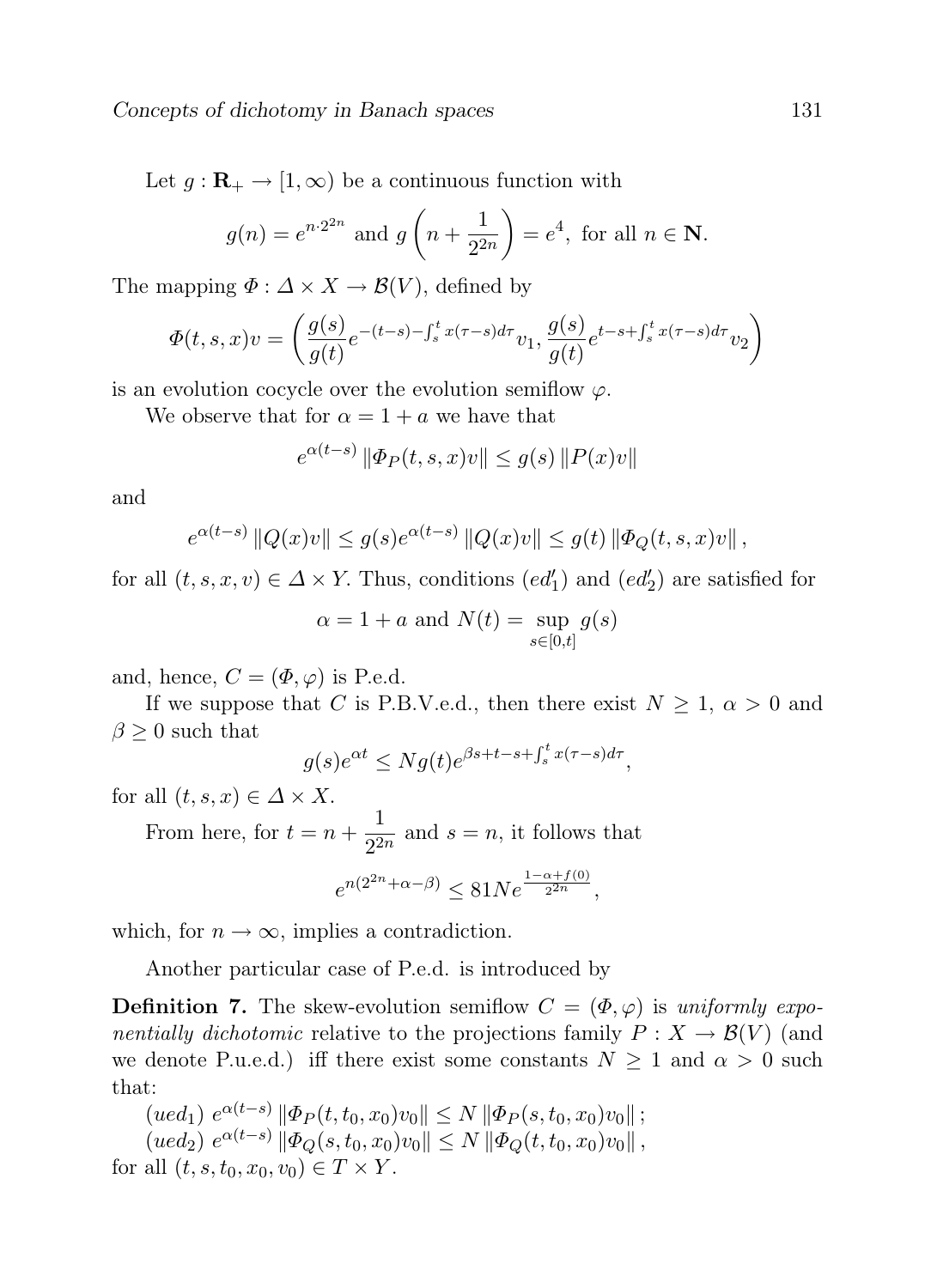**Remark 5.** The skew-evolution semiflow  $C = (\Phi, \varphi)$  is P.u.e.d. if and only if there exist some constants  $N \geq 1$  and  $\alpha > 0$  such that:

 $(ued'_1) e^{\alpha(t-s)} \|\Phi_P(t,s,x)v\| \le N \, \|P(x)v\|$ ;  $(ued'_2) e^{\alpha(t-s)} \|Q(x)v\| \le N \| \Phi_Q(t, s, x)v\|,$ for all for all  $(t, s, x, v) \in \Delta \times Y$ .

**Remark 6.** It is obvious that if  $C$  is P.u.e.d., then it is P.B.V.e.d.

The following example shows that the converse implication is not valid.

**Example 6.** We consider the metric space  $(X, d)$ , the Banach space V and the evolution semiflow  $\varphi$  defined as in Example 3. Let us consider the complementary projections families  $P, Q : X \rightarrow \mathcal{B}(V)$ ,  $P(x)v = (v_1, 0)$ ,  $Q(x)v = (0, v_2)$ , for all  $x \in X$  and all  $v = (v_1, v_2) \in V$ , compatible with C.

The mapping  $\Phi: \Delta \times X \to \mathcal{B}(V)$ , defined by

$$
\varPhi(t,s,x)v =
$$

$$
= \left( v_1 e^{t \sin t - s \sin s - 2(t - s) - \int_s^t x(\tau - s) d\tau}, v_2 e^{3(t - s) - 2t \cos t + 2s \cos s + \int_s^t x(\tau - s) d\tau} \right)
$$

is an evolution cocycle over the evolution semiflow  $\varphi$ .

We observe that for  $\alpha = 1 + a$  we have that

$$
e^{\alpha(t-s)} \|\Phi_P(t,s,x)v\| \le e^{\alpha(t-s)} e^{-(1+a)t} e^{(3+a)s} \|P(x)v\| \le e^{2s} \|P(x)v\|,
$$

for all  $(t, s, x, v) \in \Delta \times Y$ . Similarly,

$$
e^{\alpha(t-s)} \|Q(x)v\| \le e^{\alpha(t-s)} e^{-3t+3s+2t \cos t - 2s \cos s - \int_s^t x(\tau-s) d\tau} \|\Phi_Q(t,s,x)v\|
$$

$$
\leq \|\Phi_Q(t,s,x)v\| \,,
$$

for all  $(t, s, x, v) \in \Delta \times Y$ . Thus, conditions  $(BVe d_1')$  and  $(BVe d_2')$  are satisfied for

 $\alpha = 1 + a$ ,  $N = 1$  and  $\beta = \min\{0, 2\}.$ 

This shows that  $C = (\Phi, \varphi)$  is P.B.V.e.d.

If we suppose that C is P.u.e.d., then there exist  $N > 1$  and  $\alpha > 0$  such that

$$
e^{\alpha(t-s)}e^{t\sin t-s\sin s-2t+2s-\int_s^t x(\tau-s)d\tau}\leq N,
$$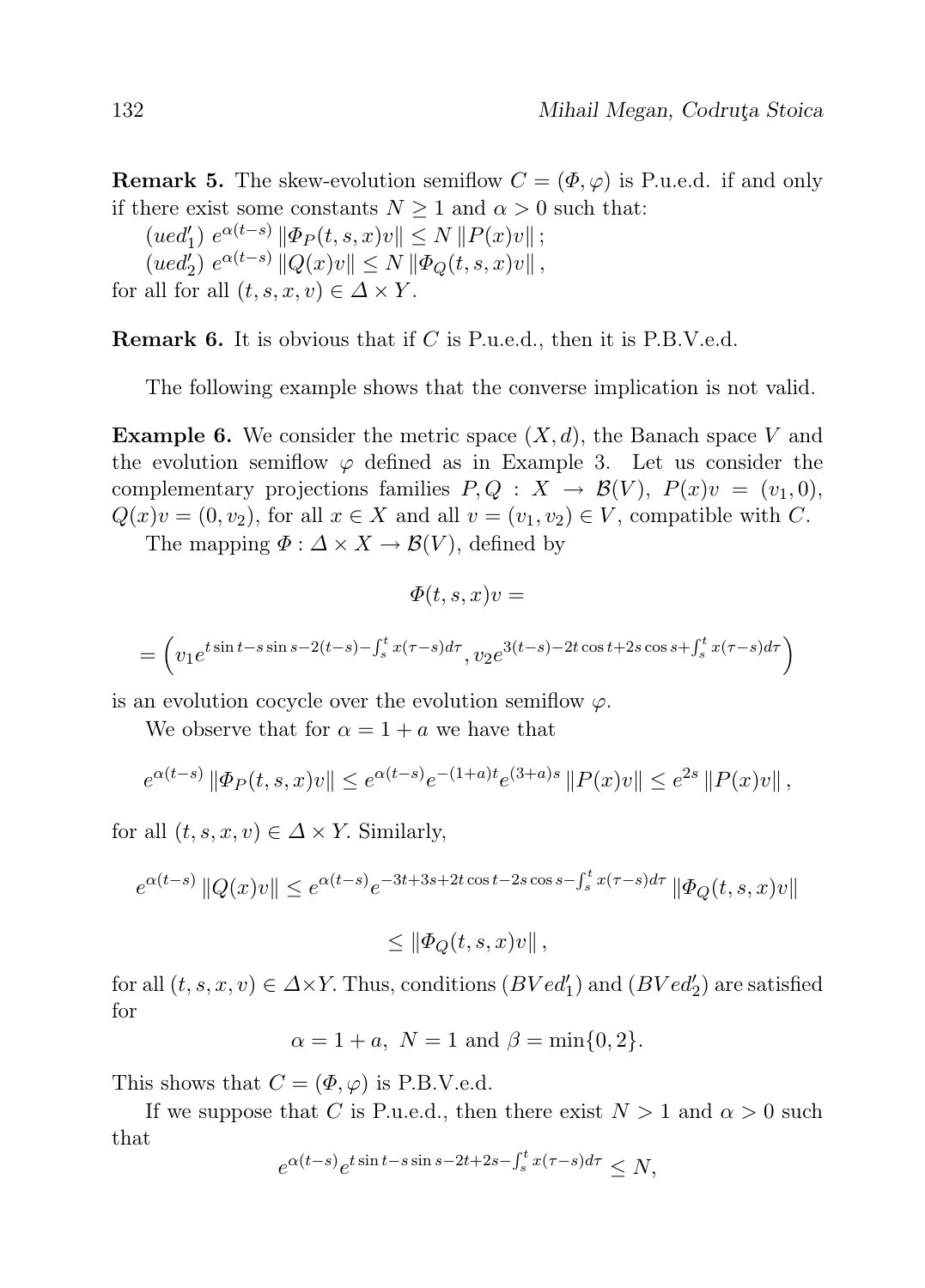for all  $(t, s) \in \Delta$ . In particular, for  $t = 2n\pi + \frac{\pi}{2}$  $\frac{\pi}{2}$  and  $s = 2n\pi$ , we obtain

$$
2n\pi + (\alpha - 1)\frac{\pi}{2} \le \ln N \int_{2n\pi}^{2n\pi + \frac{\pi}{2}} x(\tau - 2n\pi) d\tau =
$$

$$
= \ln N \int_0^{\frac{\pi}{2}} x(u) du \le f\left(\frac{\pi}{2}\right) \ln N,
$$

which, for  $n \to \infty$ , leads to a contradiction.

### 4 Polynomial dichotomy

Let  $C: \Delta \times Y \to Y$ ,  $C(t, s, x, v) = (\Phi(t, s, x)v, \varphi(t, s, x))$  be a skew-evolution semiflow on Y and let  $P: X \to \mathcal{B}(V)$  be a projections family on V, compatible with C, and  $Q: X \to \mathcal{B}(V)$  the complementary projections family of P.

**Definition 8.** The skew-evolution semiflow  $C = (\Phi, \varphi)$  is polynomially di*chotomic* with respect to P (and we denote P.p.d.) iff there exist  $\alpha > 0$ ,  $t_1 > 0$  and a nondecreasing function  $N : \mathbf{R}_{+} \to [1, \infty)$  such that:

 $\|p\|_1 t^{\alpha} \|\Phi_P(t, t_0, x_0)v_0\| \le N(s) s^{\alpha} \|\Phi_P(s, t_0, x_0)v_0\|$ ;

 $\left( pd_{2}\right) t^{\alpha} \left\| \Phi_{Q}(s,t_{0},x_{0})v_{0}\right\| \leq N(t)s^{\alpha} \left\| \Phi_{Q}(t,t_{0},x_{0})v_{0}\right\|,$ 

for all  $(t, s, t_0, x_0, v_0) \in T \times Y$  with  $t_0 \geq t_1$ .

**Remark 7.** The skew-evolution semiflow  $C = (\Phi, \varphi)$  is P.p.d. if and only if there exist  $\alpha > 0$ ,  $t_0 > 0$  and a nondecreasing function  $N: \mathbf{R}_{+} \to [1, \infty)$ such that:

 $\left( pd_{1}' \right) t^{\alpha} \left\| \Phi_{P} (t,s,x) v \right\| \leq N(s) s^{\alpha} \left\| P(x) v \right\|;$  $\pmb{(} p d_2') \text{ } t^{\alpha}\left\|Q(x) v\right\| \leq N(t) s^{\alpha}\left\|\varPhi_Q(t,s,x) v\right\|,$ for all for all  $(t, s, x, v) \in \Delta \times Y$  with  $s \geq t_0$ .

**Example 7.** We consider the metric space  $(X, d)$ , the Banach space V and the evolution semiflow  $\varphi$  defined as in Example 3. Let us consider the complementary projections families  $P, Q : X \rightarrow \mathcal{B}(V), P(x)v = (v_1, 0),$  $Q(x)v = (0, v_2)$ , for all  $x \in X$  and all  $v = (v_1, v_2) \in V$ , compatible with C.

The mapping  $\Phi : \Delta \times X \to \mathcal{B}(V)$ , defined by

$$
\Phi(t,s,x)v = \left(\frac{s+1}{t+1}e^{-\int_s^t x(\tau-s)d\tau}v_1, \frac{t+1}{s+1}e^{\int_s^t x(\tau-s)d\tau}v_2\right)
$$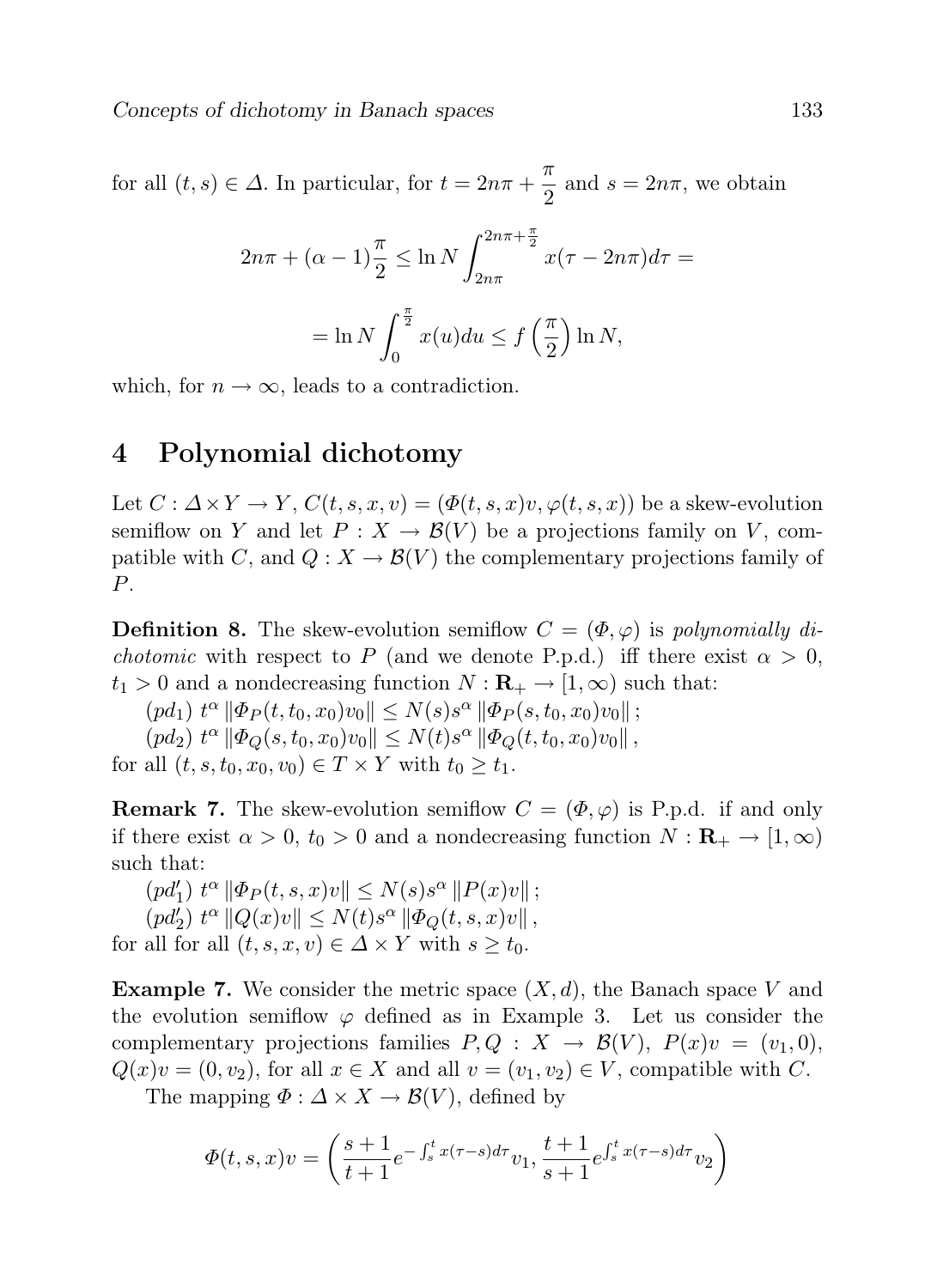is an evolution cocycle with

$$
t^{a} \|\Phi_{P}(t, s, x)v\| \leq \frac{t^{a}(s+1)e^{-a(t-s)}}{t+1} \|P(x)v\| \leq s^{a} \|P(x)v\|
$$

and

$$
t^{a} ||Q(x)v|| \leq s^{a} e^{a(t-s)} ||Q(x)v|| \leq \frac{s^{a}(t+1)}{s+1} e^{\int_{s}^{t} x(\tau-s)d\tau} \leq s^{a} ||\Phi_{Q}(t, s, x)v||,
$$

for all  $t \geq s \geq 1$  and all  $(x, v) \in Y$ . It follows that  $C = (\Phi, \varphi)$  is P.p.d.

**Proposition 1.** If  $C = (\Phi, \varphi)$  is a P-exponentially dichotomic skew-evolution semiflow, then it is P–polynomially dichotomic.

**Proof.** If C is P.e.d., then there exist  $\alpha > 0$  and  $N : \mathbb{R}_+ \to [1, \infty)$  such that conditions  $(ed'_1)$  and  $(ed'_2)$  are satisfied.

We observe that the function

$$
u: [1, \infty) \to (0, \infty), \ u(t) = \frac{e^t}{t}
$$

is nondecreasing on  $[1, \infty)$  and, hence,

$$
\frac{t^{\alpha}}{s^{\alpha}} \|\Phi_P(t, s, x)v\| \le e^{\alpha(t-s)} \|\Phi_P(t, s, x)v\| \le N(s) \|P(x)v\|
$$

and

$$
\frac{t^{\alpha}}{s^{\alpha}} \|Q(x)v\| \le e^{\alpha(t-s)} \|Q(x)v\| \le N(t) \| \Phi_Q(t,s,x)v\|,
$$

for all  $t \geq s \geq t_0 \geq 1$  and all  $(x, v) \in Y$ .

Finally, it results that conditions  $(pd'_1)$  and  $(pd'_2)$  are satisfied, which proves that  $C$  is P.p.d.

The converse of the preceding proposition is not valid. This fact is illustrated by

**Example 8.** Let  $X = \mathbb{R}_+$  and  $V = \mathbb{R}^2$ . The mapping  $\varphi : \Delta \times X \to X$ , defined by  $\varphi(t, s, x) = x$  is an evolution semiflow on  $\mathbf{R}_{+}$ .

We define the evolution cocycle  $\Phi : \Delta \times X \to \mathcal{B}(V)$  by

$$
\Phi(t,s,x)(v_1,v_2) = \left(\frac{s+1}{t+1}v_1, \frac{t+1}{s+1}v_2\right),\,
$$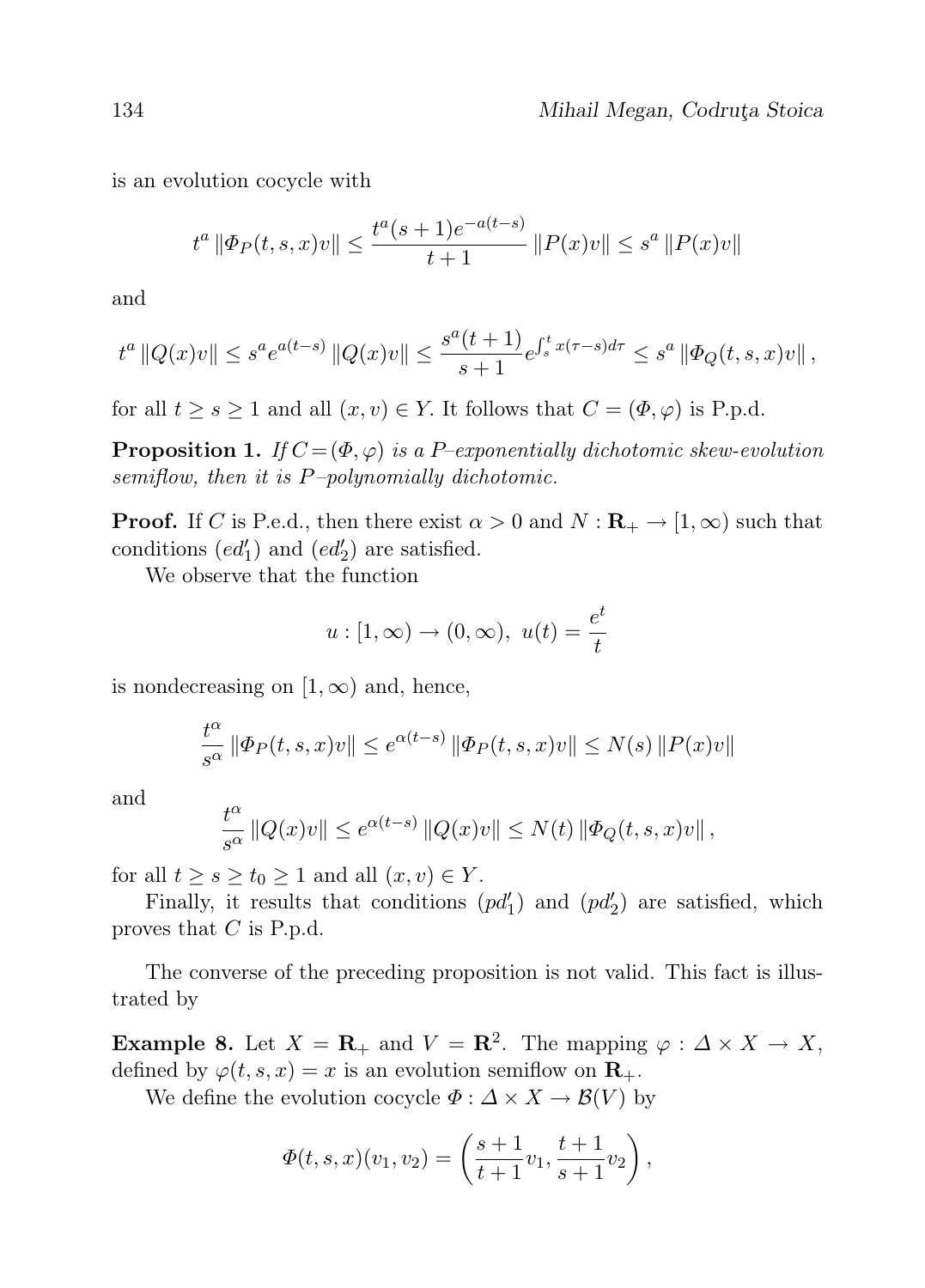with  $(t, s, x, v) \in \Delta \times Y$ . Then  $P: X \to \mathcal{B}(V)$ ,  $P(x)(v_1, v_2) = (v_1, 0)$  is a projections family which is compatible with the skew-evolution semiflow  $C =$  $(\Phi, \varphi)$ . Q denotes the complementary projections family of P. Furthermore

$$
t \|\Phi_P(t, s, x)v\| \le s^2 \, \|P(x)v\|
$$

and

 $t \|Q(x)v\| \leq ts \| \Phi_{\Omega}(t, s, x)v\|$ 

for all  $(t, s, x, v) \in \Delta \times Y$ .

Hence, the conditions  $(pd'_1)$  and  $(pd'_2)$  are satisfied for

$$
\alpha = 1, t_0 = 1 \text{ and } N(t) = t.
$$

Thus,  $C$  is P.p.d.

If we suppose that C is P.e.d., then there exist  $\alpha > 0$  and a mapping  $N: \mathbf{R}_{+} \to [1, \infty)$  such that

$$
(s+1)e^{\alpha(t-s)} \le (t+1)N(s),
$$

for all  $t \geq s \geq 0$ . From here, for s fixed and  $t \to \infty$ , we obtain a contradiction.

A particular case of polynomial dichotomy is introduced by

**Definition 9.** The skew-evolution semiflow  $C = (\Phi, \varphi)$  is polynomially dichotomic in the sense Barreira-Valls with respect to the projections family  $P: X \to \mathcal{B}(V)$  (and we denote P.B.V.p.d.) iff there exist  $N \geq 1, t_1 > 0$ ,  $\alpha > 0$  and  $\beta \geq 0$  such that:

 $(BVpd_1)$  t<sup> $\alpha$ </sup>  $\|\Phi_P(t, t_0, x_0)v_0\| \leq Ns^{\alpha+\beta} \|\Phi_P(s, t_0, x_0)v_0\|$ ;  $(BVpd_2) t^{\alpha} \|\Phi_Q(s, t_0, x_0)v_0\| \leq Ns^{\alpha}t^{\beta} \|\Phi_Q(t, t_0, x_0)v_0\|$ 

for all  $(t, s, t_0, x_0, v_0) \in T \times Y$  with  $t_0 \geq t_1$ .

**Remark 8.** The skew-evolution semiflow  $C = (\Phi, \varphi)$  is P.B.V.p.d. if and only if there exist  $N \geq 1$ ,  $t_0 > 0$ ,  $\alpha > 0$  and  $\beta \geq 0$  such that:

- $(BVpd_1') t^{\alpha} \|\Phi_P(t, s, x)v\| \leq N s^{\alpha+\beta} \|P(x)v\|$ ;
- $(BVpd_2') t^{\alpha} ||Q(x)v|| \leq Ns^{\alpha}t^{\beta} ||\Phi_Q(t,s,x)v||$ ,
- for all for all  $(t, s, x, v) \in \Delta \times Y$  with  $s \geq t_0$ .

**Remark 9.** It is obvious that if C is P.B.V.p.d. then it is P.p.d.

The following example shows that the converse is not true.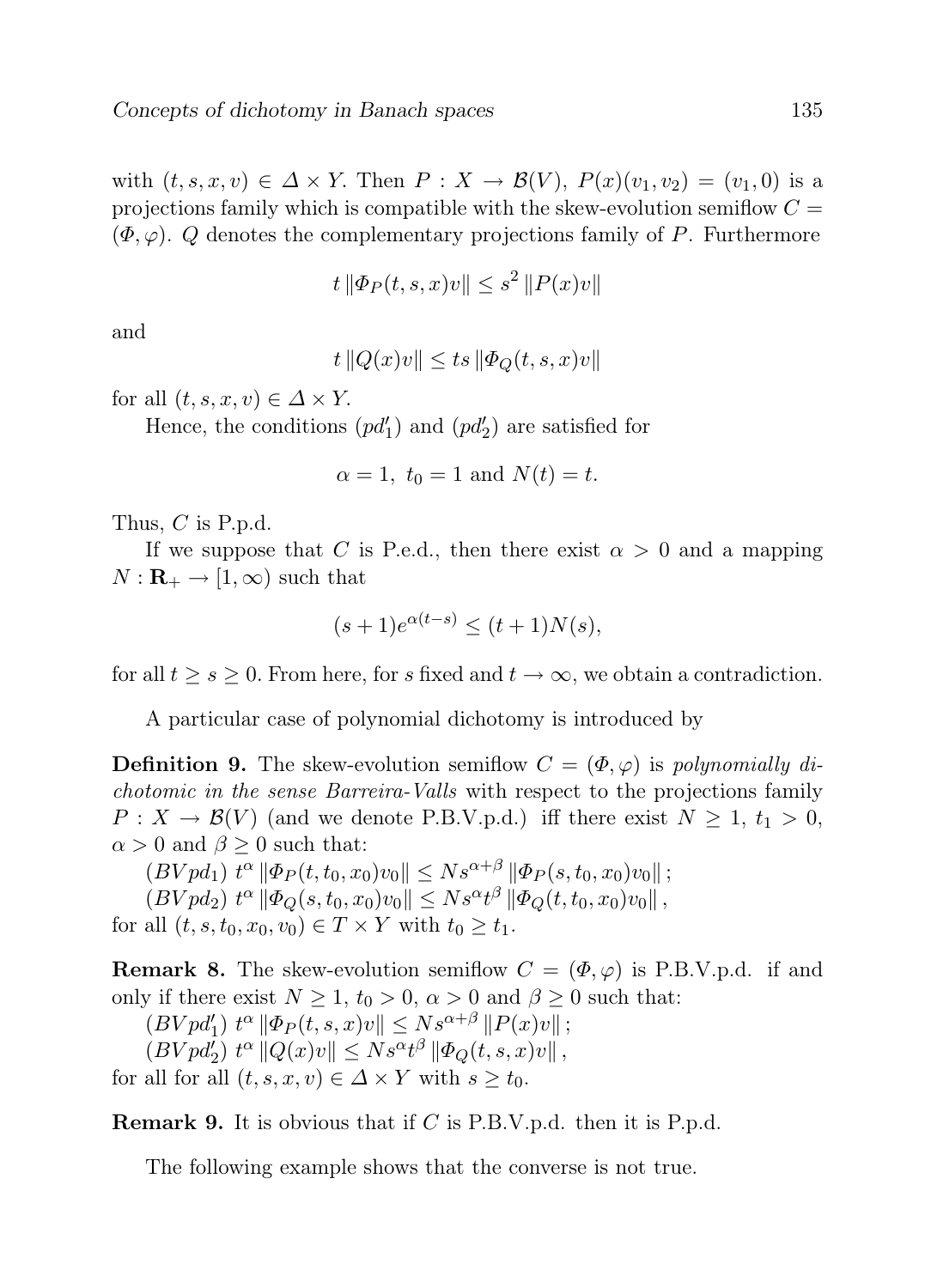**Example 9.** We consider the skew-evolution semiflow  $C = (\Phi, \varphi)$  given in Example 3 and the complementary projections families  $P, Q: X \to \mathcal{B}(V)$ ,  $P(x)v = (v_1, 0), Q(x)v = (0, v_2),$  for all  $x \in X$  and all  $v = (v_1, v_2) \in V$ , compatible with  $C$ . Because  $C$  is P.e.d., then it is also P.p.d.

If we suppose that C is P.B.V.p.d., then there exist  $N \ge 1$ ,  $t_0 > 0$ ,  $\alpha > 0$ and  $\beta \geq 0$  such that

$$
t^{\alpha}g(s) \le Ng(t)s^{\alpha+\beta}e^{t-s+\int_0^{t-s}x(u)du},
$$

for all  $t \geq s \geq t_0$ . From here, for  $t = n + \frac{1}{2^2}$  $\frac{1}{2^{2n}}$  and  $s = n \to \infty$ , we obtain a contradiction.

Another particular case of polynomial dichotomy is given by

**Definition 10.** The skew-evolution semiflow  $C = (\Phi, \varphi)$  is uniformly polynomially dichotomic in rapport with the projections family  $P: X \to \mathcal{B}(V)$ (and we denote P.u.p.d.) iff there exist  $N \geq 1$ ,  $\alpha > 0$  and  $t_1 > 0$  such that:

 $(upd_1) t^{\alpha} \|\Phi_P(t, t_0, x_0)v_0\| \leq Ns^{\alpha} \|\Phi_P(s, t_0, x_0)v_0\|$ ;  $(upd_2) t^{\alpha} \|\Phi_Q(s, t_0, x_0)v_0\| \leq Ns^{\alpha} \|\Phi_Q(t, t_0, x_0)v_0\|$ 

for all  $(t, s, t_0, x_0, v_0) \in T \times Y$  with  $t_0 \geq t_1$ .

**Remark 10.** The skew-evolution semiflow  $C = (\Phi, \varphi)$  is P.u.p.d. if and only if there exist  $N \geq 1$ ,  $\alpha > 0$  and  $t_0 > 0$  such that:

 $(upd'_1) t^{\alpha} \|\Phi_P(t,s,x)v\| \leq Ns^{\alpha} \|P(x)v\|$ ;  $\label{eq:2.1} (\operatorname{upd}_2')\ t^{\alpha}\left\|Q(x)v\right\|\leq Ns^{\alpha}\left\|\varPhi_Q(t,s,x)v\right\|,$ for all for all  $(t, s, x, v) \in \Delta \times Y$  with  $s \geq t_0$ .

**Remark 11.** If C is P.u.p.d. then it is P.B.V.p.d.

The reciprocal is not valid, fact illustrated by

**Example 10.** We consider the metric space  $(X, d)$ , the Banach space V and the evolution semiflow  $\varphi$  defined as in Example 3. Let us consider the complementary projections families  $P, Q : X \rightarrow \mathcal{B}(V)$ ,  $P(x)v = (v_1, 0)$ ,  $Q(x)v = (0, v_2)$ , for all  $x \in X$  and all  $v = (v_1, v_2) \in V$ , compatible with C.

We consider the function

$$
g: \mathbf{R}_{+} \to \mathbf{R}, g(t) = \frac{(t+1)^{3}}{(t+1)^{\sin \ln(t+1)}}
$$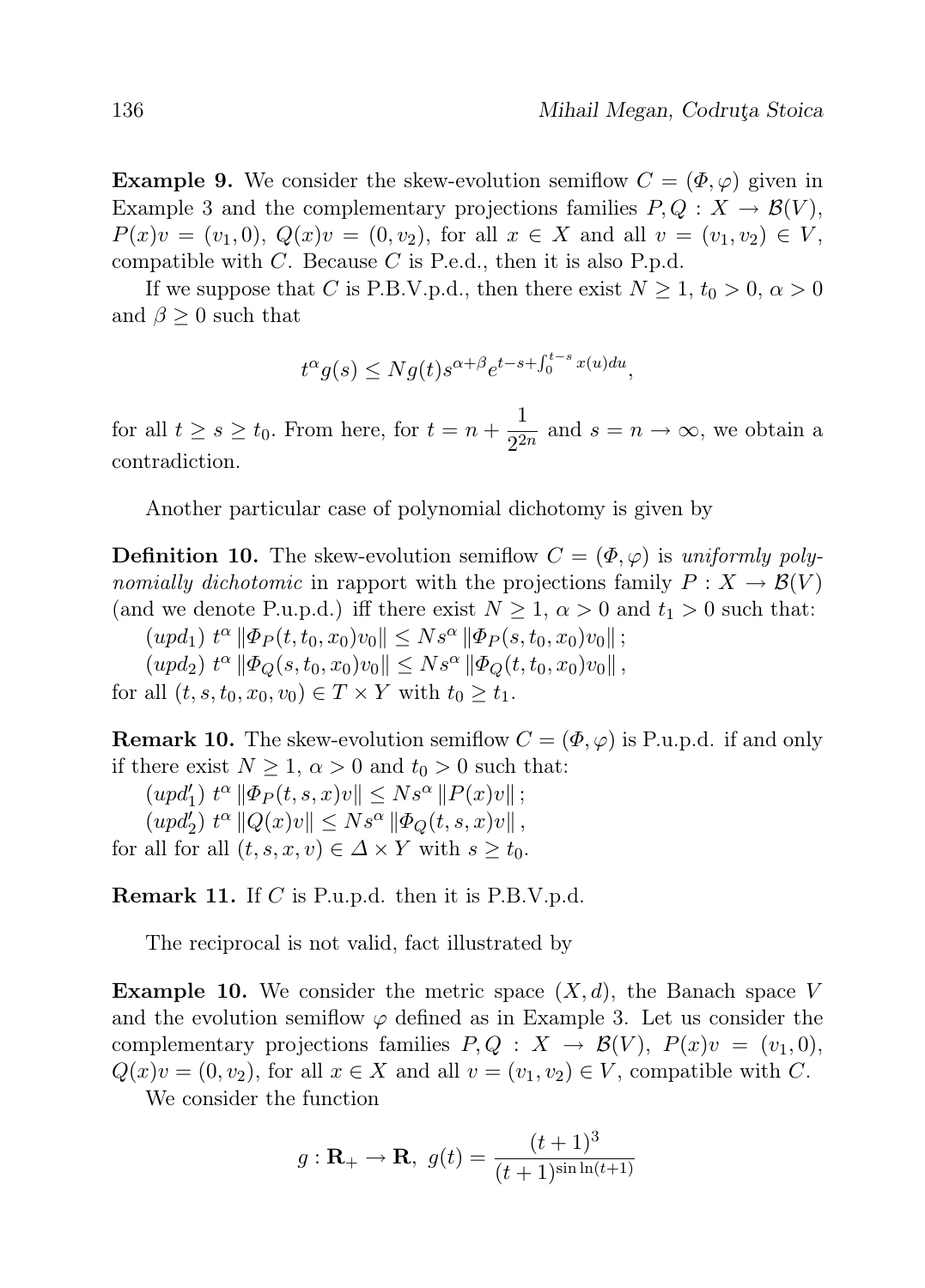and the evolution cocycle  $\Phi : \Delta \times X \to \mathcal{B}(V)$  over  $\varphi$  defined by

$$
\Phi(t,s,x)v = \left(\frac{g(s)}{g(t)}v_1, \frac{g(t)}{g(s)}v_2\right).
$$

Then

$$
t \|\Phi_P(t,s,x)v\| \le \frac{t(s+1)^4}{(t+1)^2} \|P(x)v\| \le s(s+1)^2 \|P(x)v\| \le 4s^3 \|P(x)v\|
$$

and

$$
t ||Q(x)v|| \le t(t+1)^2 ||Q(x)v|| \le \frac{s(t+1)^4}{(s+1)^2} ||Q(x)v||
$$
  

$$
\le s ||\Phi_Q(t,s,x)v|| \le 4st^2 ||\Phi_Q(t,s,x)v||,
$$

for all  $t \geq s \geq 1$  and all  $(x, v) \in Y$ . Thus, the conditions  $(BVpd_1')$  and  $\left(BVpd_2'\right)$  are satisfied for

$$
\alpha = 1, \ \beta = 2, \ N = 4 \text{ and } t_0 = 1.
$$

If we suppose that C is P.u.p.d., then there are  $N \geq 1$ ,  $\alpha > 0$  and  $t_0 > 0$ such that

$$
t^{\alpha}(s+1)^3(t+1)^{\sin\ln(t+1)} \leq Ns^{\alpha}(t+1)^3(s+1)^{\sin\ln(s+1)},
$$

for all  $t \geq s \geq t_0$ . From here, for  $t = e^{2n\pi + \frac{\pi}{2}} - 1$  and  $s = e^{2n\pi - \frac{\pi}{2}} - 1$  and  $n \to \infty$ , we obtain a contradiction.

**Proposition 2.** If the skew-evolution semiflow  $C = (\Phi, \varphi)$  is uniformly exponentially dichotomic with respect to the projections family  $P: X \to \mathcal{B}(V)$ , then C is uniformly polynomially dichotomic with respect to P.

**Proof.** If  $C = (\Phi, \varphi)$  is P.u.e.d., then there are  $N \geq 1$  and  $\alpha > 0$  such that the conditions (ued<sub>1</sub>) and (ued<sub>2</sub>) are satisfied. Using the inequalities

$$
t+1\leq e^t,\ \frac{e^s}{s}\leq \frac{e^t}{t} \text{ and } \frac{t}{s}\leq t-s+1, \text{ for } t\geq s\geq 1,
$$

we obtain

$$
t^\alpha\left\|\varPhi_P(t,s,x)v\right\|\leq Nt^\alpha e^{-\alpha(t-s)}\left\|P(x)v\right\|\leq \dfrac{Nt^\alpha\left\|P(x)v\right\|}{(1+t-s)^\alpha}\leq Ns^\alpha\left\|P(x)v\right\|
$$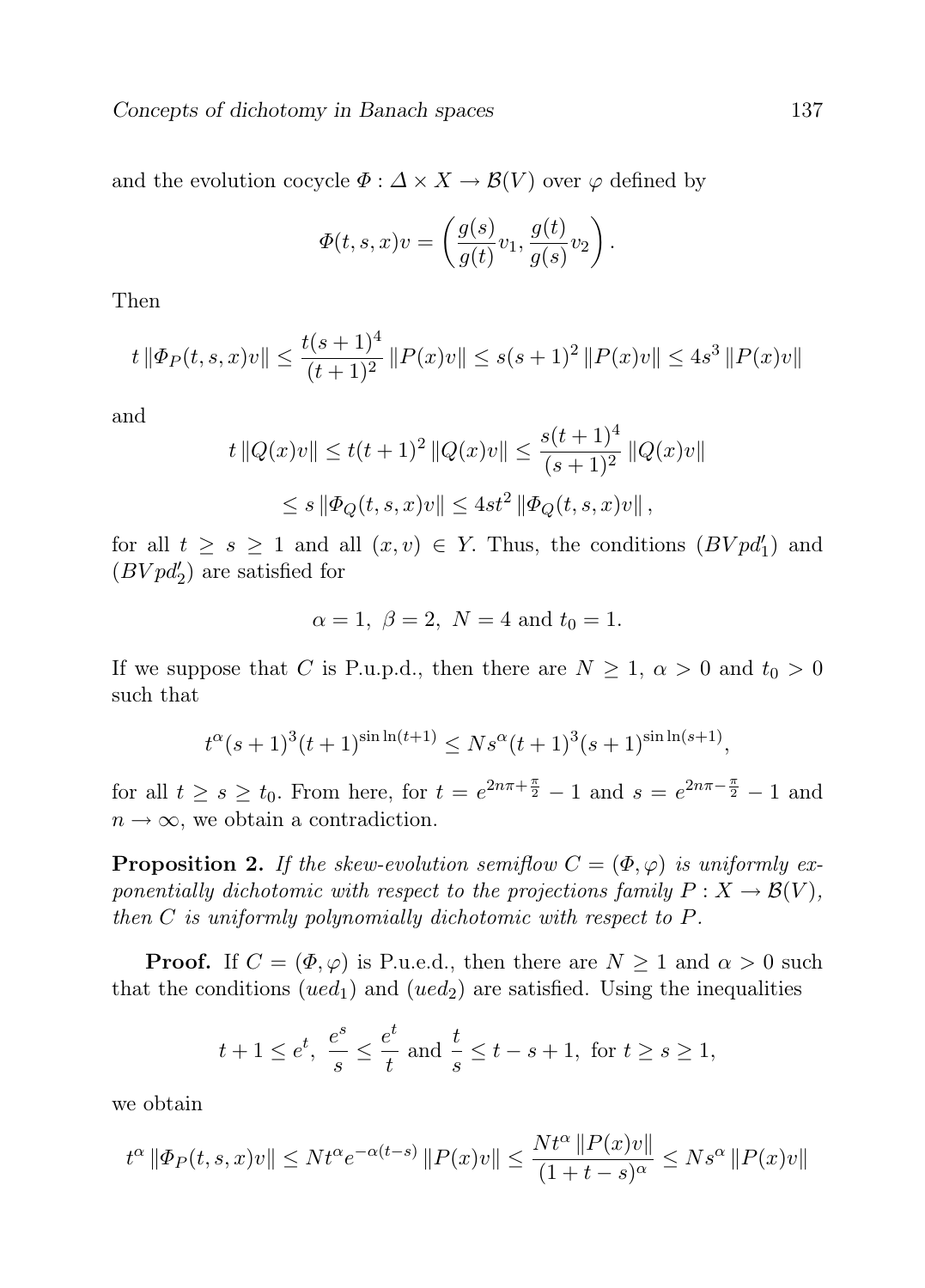and

$$
t^{\alpha\|Q(x)v\|} \le Nt^{\alpha}e^{-\alpha(t-s)}\left\|\Phi_Q(t,s,x)v\right\| \le Ns^{\alpha}\left\|\Phi_Q(t,s,x)v\right\|,
$$

for all  $(t, s, x, v) \in \Delta \times Y$  with  $s \geq t_0 = 1$ .

Finally, we obtain that  $C$  is P.u.p.d.

Now, we give an example which shows that the converse of the preceding result is not valid.

**Example 11.** We consider the metric space  $(X, d)$ , the Banach space V and the evolution semiflow  $\varphi$  defined as in Example 3. Let us consider the complementary projections families  $P, Q : X \rightarrow \mathcal{B}(V), P(x)v = (v_1, 0),$  $Q(x)v = (0, v_2)$ , for all  $x \in X$  and all  $v = (v_1, v_2) \in V$ , compatible with C.

We consider the evolution cocycle  $\Phi : \Delta \times X \to \mathcal{B}(V)$ , defined by

$$
\Phi(t,s,x)v = \left(\frac{s^2+1}{t^2+1}e^{-\int_s^t x(\tau-s)d\tau}v_1, \frac{t^2+1}{s^2+1}e^{\int_s^t x(\tau-s)d\tau}v_2\right),
$$

for  $(t, s, x) \in \Delta \times X$  and  $v = (v_1, v_2) \in V = \mathbb{R}^2$ . Using the inequalities

$$
\frac{s^2+1}{t^2+1} \le \frac{s}{t} \text{ and } \frac{e^s}{e^t} \le \frac{s}{t}, \text{ for } t \ge s \ge 1,
$$

we obtain

$$
t^{\alpha} \|\Phi_P(t,s,x)v\| \le \frac{t^{\alpha}(s^2+1)}{t^2+1} e^{-a(t-s)} \|P(x)v\|
$$
  

$$
\le \frac{t^{\alpha} \cdot s}{t} \left(\frac{s}{t}\right)^a = s^{\alpha} \|P(x)v\|,
$$

for all  $t \geq s \geq t_0 = 1$  and  $(x, v) \in Y$ , where  $\alpha = 1 + a$ .

Similarly,

$$
t^{\alpha} ||Q(x)v|| = t \cdot t^{a} \le ts^{a}e^{at}e^{-as} ||Q(x)v|| \le \frac{t}{s}s^{\alpha}e^{a(t-s)} ||Q(x)v||
$$
  

$$
\le \frac{s^{\alpha}(t^{2}+1)}{s^{2}+1}e^{a(t-s)} ||Q(x)v|| \le s^{\alpha} ||\Phi_{Q}(t,s,x)v||,
$$

for all  $t \ge s \ge t_0 = 1$  and  $(x, v) \in Y$ , with  $\alpha = 1 + a$ . Thus, C is P.u.p.d.

If we suppose that C is P.u.e.d., then there exist  $N \geq 1$ ,  $\alpha > 0$  and  $t_0 > 0$ such that

$$
(s2 + 1)e\alpha(t-s) \le N(t2 + 1)e-a(t-s),
$$

for all  $t \geq s \geq t_0$ . Then, for  $s = t_0$  and  $t \to \infty$ , we obtain a contradiction, which can be eliminated only if  $C$  is not P.u.e.d.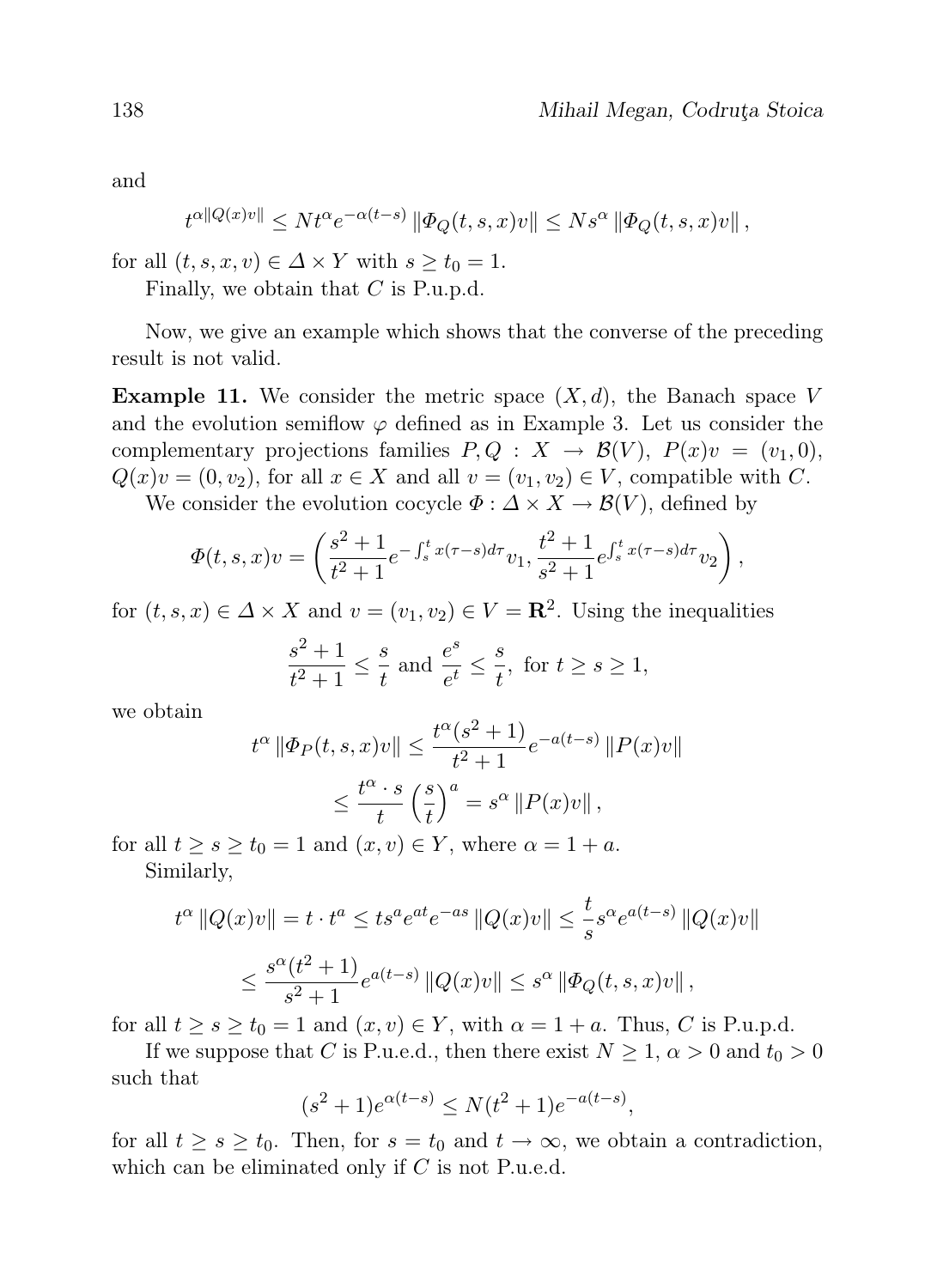Acknowledgement. This work was supported by CNCSIS–UEFISCSU, project number PN II–IDEI 1080/2008. The authors wish to express special thanks to the reviewers for their helpful suggestions, which led to the improvement of this paper.

## References

- [1] L. Barreira, C. Valls. Stability of Nonautonomous Differential Equations. Lect. Notes Math. 1926, 2008.
- [2] L. Barreira, C. Valls. Polynomial growth rates. Nonlinear Analysis. 71:5208–5219, 2009.
- [3] L. Barreira, C. Valls. Existence of nonuniform exponential dichotomies and a Fredholm alternative. Nonlinear Analysis. 71:5220–5228, 2009.
- [4] C. Chicone, Y. Latushkin. Evolution semigroups in dynamical systems and differential equations. Mathematical Surveys and Monographs, Amer. Math. Soc., Providence, Rhode Island, 70, 1999.
- [5] S.N. Chow, H. Leiva. Existence and roughness of the exponential dichotomy for linear skew-product semiflows in Banach spaces. J. Differential Equations. 120:429–477, 1995.
- [6] J.L. Daleckiı̆, M.G. Kreı̆n. Stability of solutions of differential equations in Banach space. Translations of Mathematical Monographs, Amer. Math. Soc., Providence, Rhode Island, 43, 1974.
- [7] N.T. Huy. Existence and robustness of exponential dichotomy for linear skew-product semiflows. J. Math. Anal. Appl. 33:731-752, 2007.
- [8] J.L. Massera, J.J. Schäffer. Linear Differential Equations and Function Spaces. Pure Appl. Math. 21 Academic Press, New York-London, 1966.
- [9] M. Megan, A.L. Sasu, B. Sasu. On uniform exponential stability of linear skew-product semiflows in Banach spaces. Bull. Belg. Math. Soc. Simon Stevin. 9:143–154, 2002.